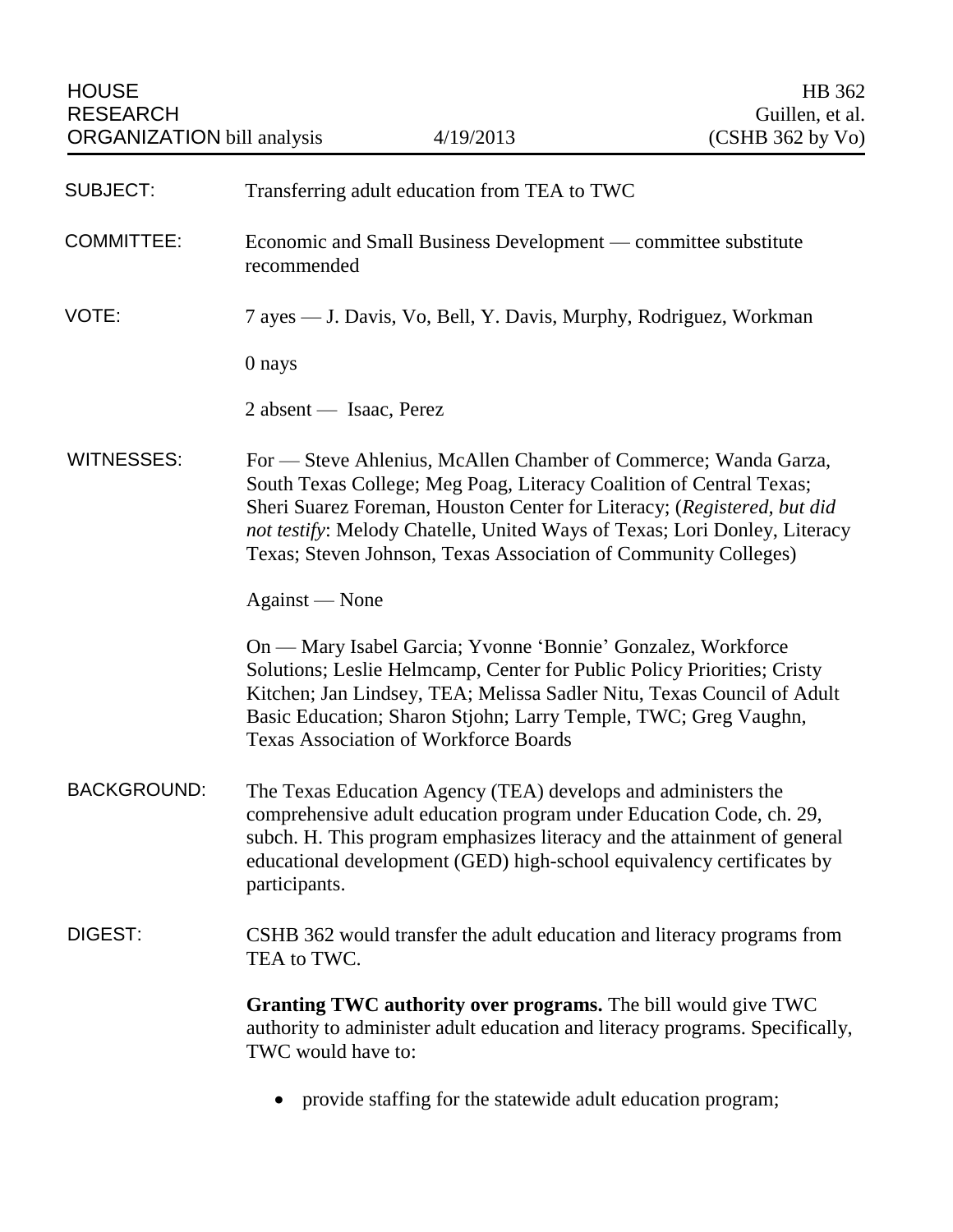- coordinate comprehensive adult education and skills training with other public and private organizations in the development of related programs;
- administer accreditation and teacher certification for adult education;
- adopt a standardized assessment mechanism for assessing the needs of participants in the program; and
- monitor the educational and employment outcomes of participants and report these findings to the Legislature every two years prior to the beginning of session.

The bill would require that adult education be provided through school districts, community colleges, and other organizations. Bilingual education could be used when it was necessary for a student's development.

The adult education assessment developed by TWC would have to include an initial basic skills screening and provide information about baseline skills before and after participation in the program. TWC would be required to consult with TEA and the Texas Higher Education Coordinating Board (THECB) in aligning its assessment mechanism with those used by higher education institutions so that a student was properly placed in adult basic education or appropriate developmental coursework.

TWC would be required to create an advisory committee made up of people with expertise in adult education, such as adult educators, advocates, providers, and nonprofit leaders. The committee would have a maximum of nine members, including at least one representative of the business community and one of a local workforce development board. The committee would report to TWC at least annually and advise the commission on the following aspects of the program:

- program priorities for developing an educated and skilled workforce in the state;
- curriculum guidelines and standards to ensure a balance of education and workplace skills development;
- improvement of student transitions to postsecondary education and technical education training;
- collection of data on program outcomes through a centralized system; and
- exploration of potential partnerships with nonprofits, businesses, and other entities to improve literacy programs.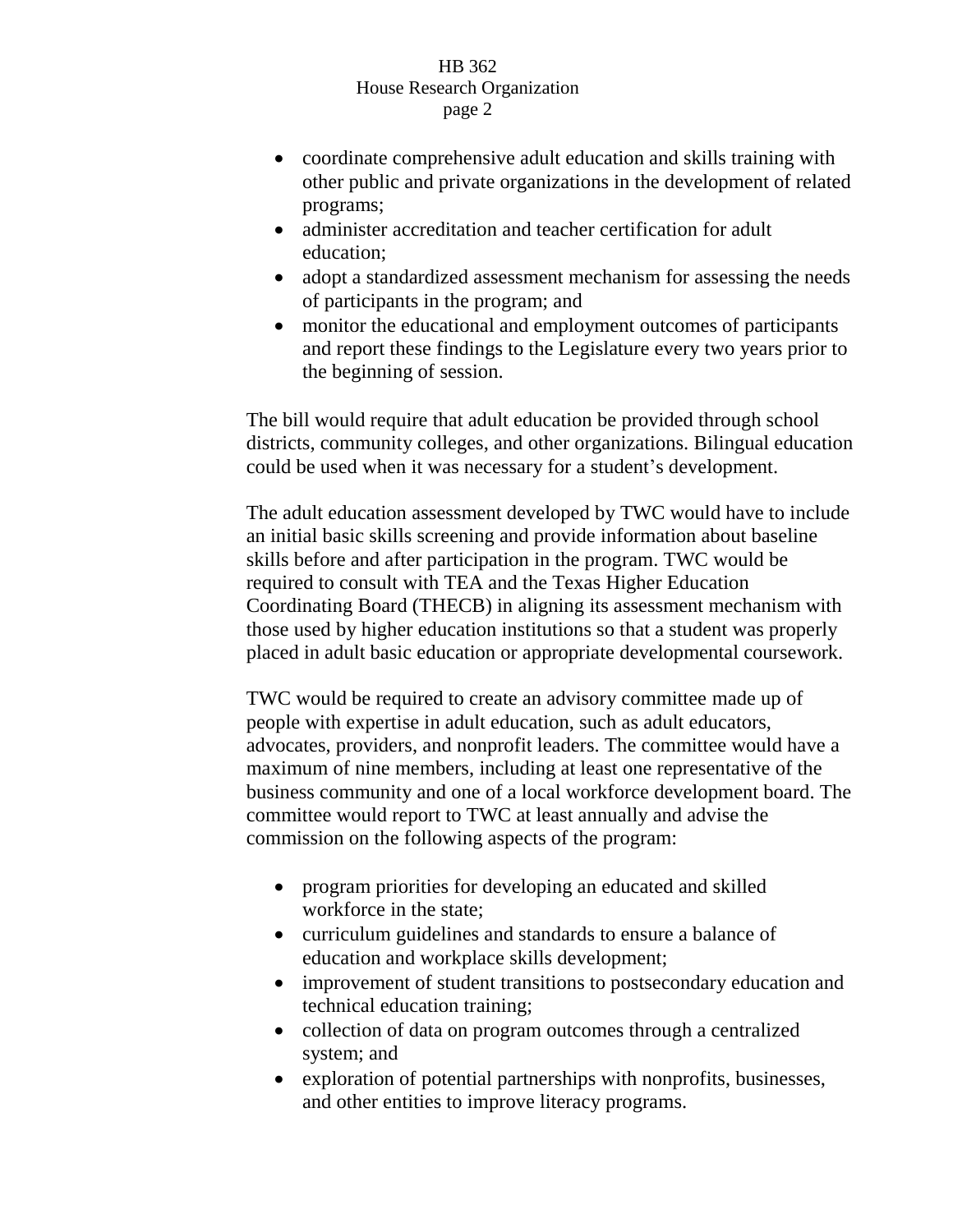The committee would be exempt from the standard state law requirements under the Government Code for state agency advisory committees.

**Funding.** The bill would require state appropriations to implement the statewide adult education program. These funds would go toward implementing adult basic education, adult bilingual education, high school equivalency, and high school credit programs geared toward eliminating illiteracy and supporting the range of adult education and skills training needs in the state. TWC would have to ensure that providers, from school districts to nonprofit agencies, had equitable access to the funds. Contracts to program providers would have to be awarded through a competitive bidding process.

The Legislature could appropriate additional funds for TWC to provide skills training in support of economic development in TWC-designated locations, industries, and occupations. This skills training would have to support the purposes of the adult education program. The Legislature also could appropriate funds for TWC to provide skills training to encourage increased civilian employment opportunities on U.S. military bases.

TWC would implement performance incentive funding. In annually awarding funds to entities providing adult education services, the agency would be required to reward entities with exemplary performance in delivering services. TWC would be required to establish criteria to evaluate the performance of entities and adopt procedures for taking corrective action against an entity that failed to satisfy these performance criteria, such as discontinuing a funding award.

**Repealed provisions and other statutory changes.** The bill would repeal Labor Code, ch. 312, which establishes the Interagency Literacy Council to study adult literacy needs of the state and review adult literacy programs administered by TEA, TWC, and THECB.

The bill would amend the Labor Code to add adult education and literacy activities to the list of programs for which TWC could implement a needbased method of allocating federal funds. It also would include the Workforce Investment Act of 1998 as a source of federal funding. In utilizing the need-based method for allocating funds to local workforce development boards, TWC would have to ensure compliance with relevant federal laws, ensure full utilization of available federal funds, and achieve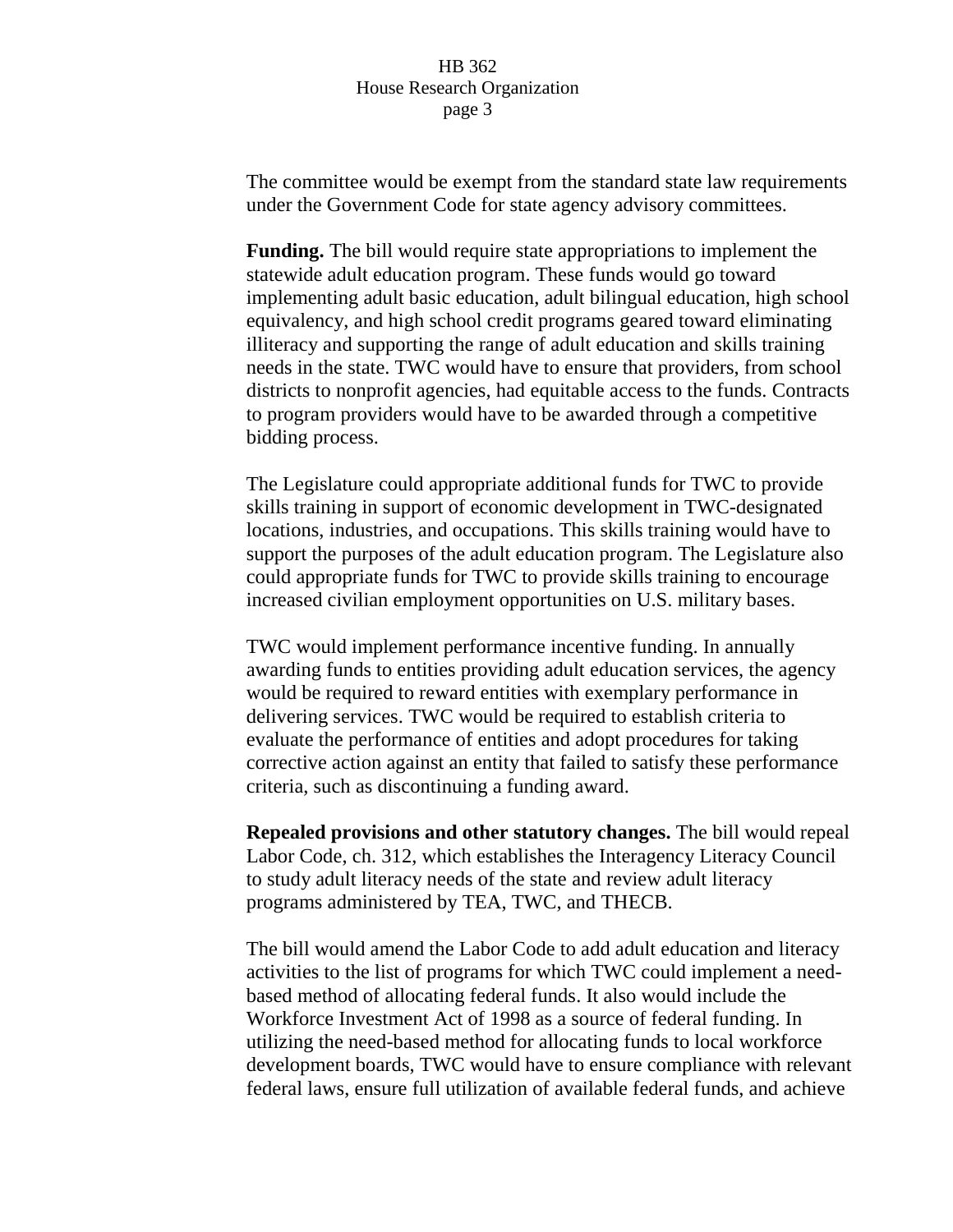integrated education and training. The bill would exempt the adult education and literacy programs from statutory provisions related to block grants provided to local workforce development boards.

CSHB 362 would amend or repeal several sections of Education Code, ch. 29, subch. H. to remove TEA's authority to administer the adult education program. It also would remove the authority of the State Board of Education to adopt rules for the program.

**Transition provisions.** The bill would require that the adult education and literacy programs be transferred to the TWC by January 1, 2014. At least 60 days before the transfer, TEA and TWC would have to enter into a memorandum of understanding that included a timetable and specific steps for TWC to assume authority over items such as contracts and unspent funds relating to the programs. Measures also would be included to prevent any unnecessary disruptions to local adult education and literacy programs.

The bill would take effect on September 1, 2013.

**SUPPORTERS** SAY: CSHB 362 appropriately would transfer adult education and literacy programs to TWC, the mission of which is to ensure that the state has a highly skilled, well trained workforce. Texas is falling behind in getting its workforce equipped for high-demand jobs that pay enough to support a family. Certain areas of the state with high dropout rates and low numbers of people with associate's degrees are missing out on opportunities to attract employers. CSHB 362 would be a positive step in the effort to reverse this trend. The bill also would allow TEA to focus more on its mission of ensuring the delivery of high-quality primary and secondary education.

> Allowing TWC to assume responsibility for adult education would ensure more effective oversight and more targeted use of the state's adult education funds. With 3,000 employees statewide, TWC is better equipped than TEA to administer this program. Adults seeking employment naturally go through TWC programs, and it makes sense that they would receive education from TWC as well. Community colleges, for example, already work with workforce development boards through the skills development program and are well positioned to also provide adult basic education.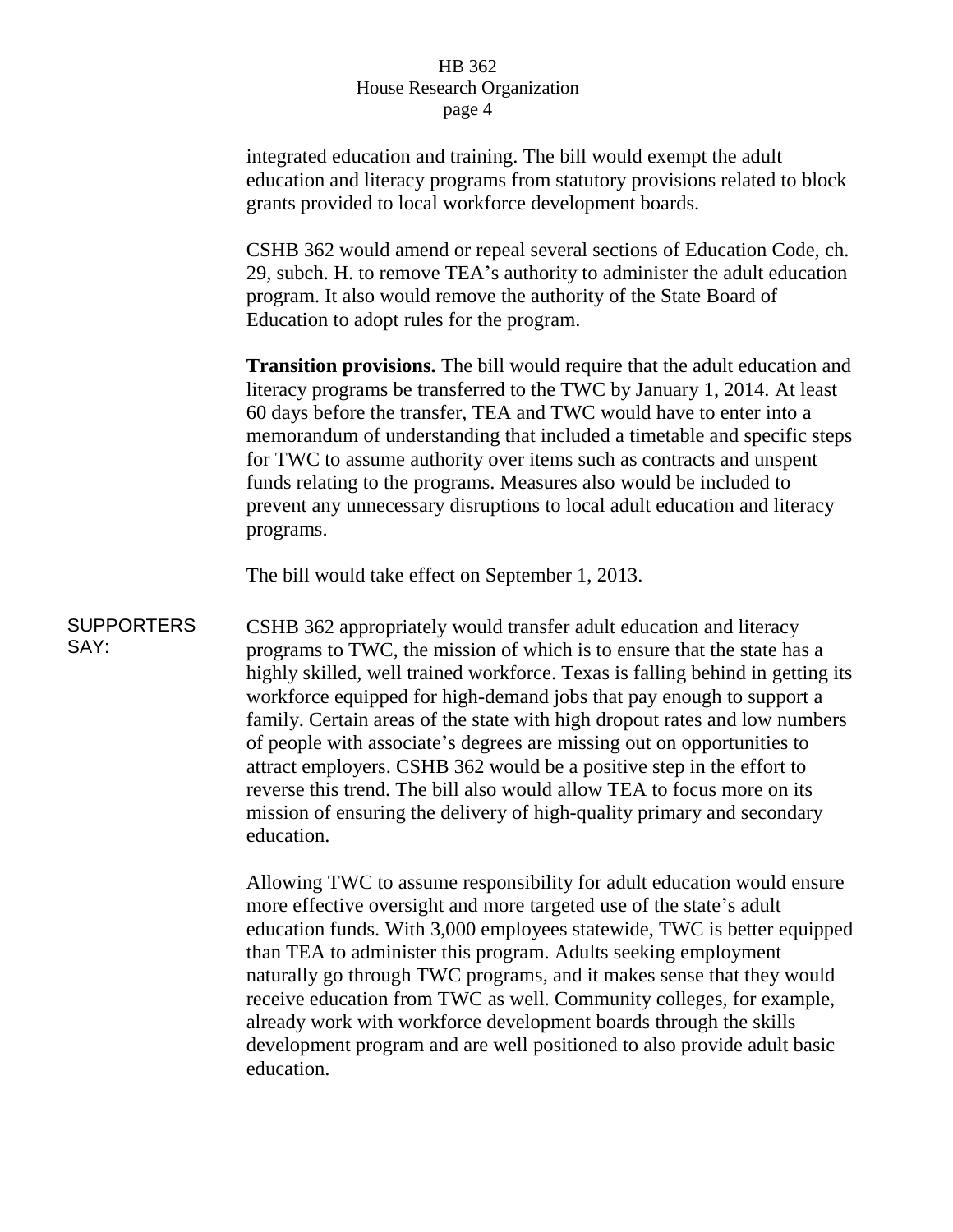One in five Texas adults does not have a high school diploma. The adult education program currently reaches only a small percentage of that population, estimated at a mere 3 percent in 2011. Any disruption to the program from the bill would be more than justified by improvements to the education of adults who do not have the credentials they need.

CSHB 362 would create an adult education advisory committee, which would provide independent, external advice to TWC on best practices. It also would provide community-based organizations' input into the program. Both would assist TWC in developing an educated and skilled workforce.

TEA does not administer grants in a competitive manner focused on results. It has issued continuation grants to the same 55 provider cooperatives for the past 10 years, which prevents advances in performance sparked by competition. The bill would address this issue by having TWC establish a performance-based funding mechanism when delivering adult basic education funds.

Under the bill, education service centers would remain eligible to provide adult basic education services to students in rural areas and likely would be providers in the absence of a local workforce center. TWC has no plans to remove public school districts and educational service centers as providers.

**OPPONENTS** SAY: Adult education and literacy programs should remain at TEA, which has valuable experience administering grants for adult basic education. It takes time for an agency to learn how to administer funds on time and fulfill reporting requirements. In addition, there are numerous federal regulations affecting the adult education program. Changes to the adult education program should be made with caution.

> Delivering quality services to rural communities is challenging. Students in rural areas frequently meet with their adult basic education teachers in public school buildings. In some cases, students in these areas do not live close to a workforce development center and may lack adequate funds for transportation. If adult education funding were transferred from TEA, schools might be less willing for adult students to use their buildings free of charge. Adult basic education providers do not have adequate funds to pay for the use of facilities.